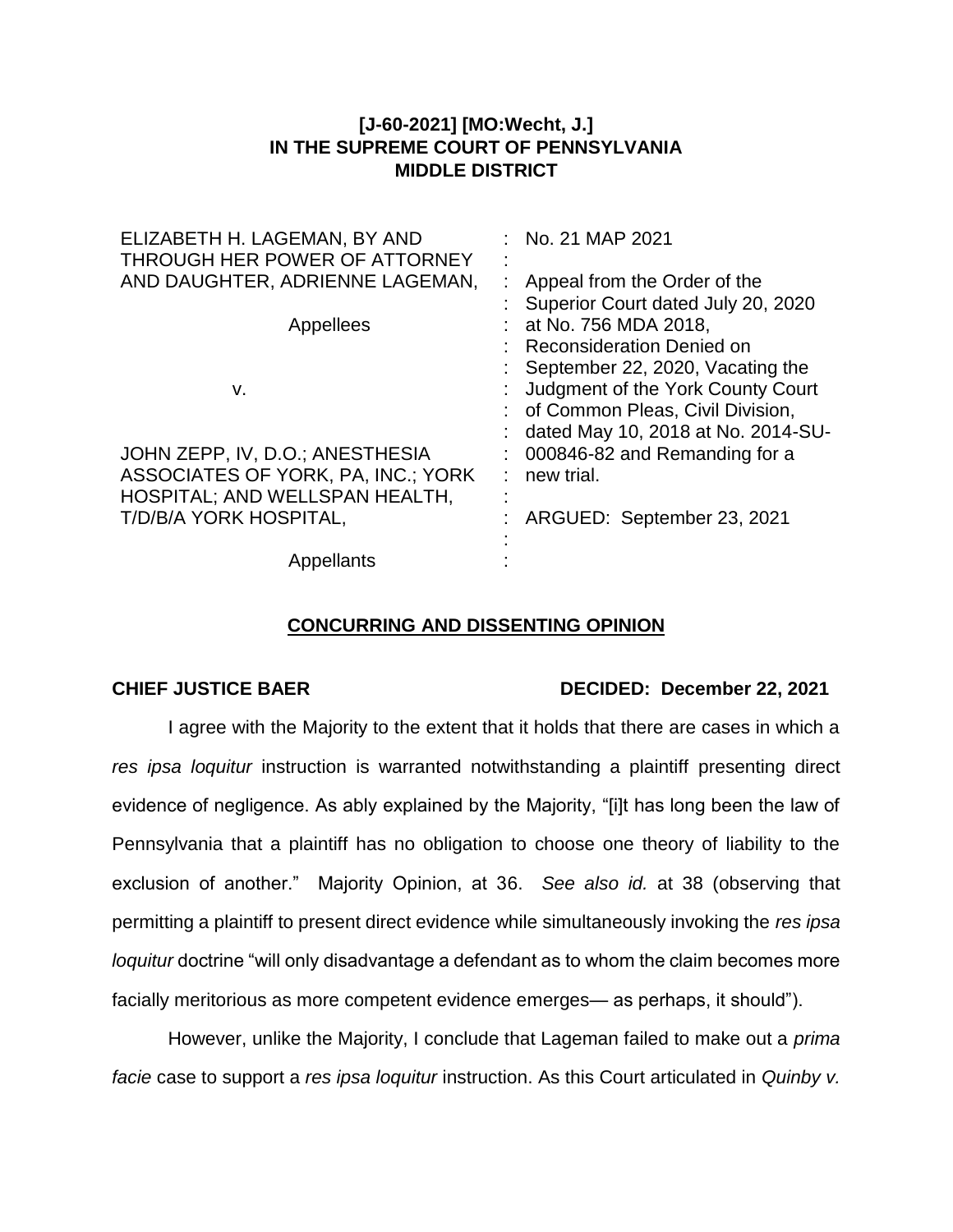*Plumsteadville Family Practice, Inc.*, 907 A.2d 1061, 1071 (Pa. 2006), *res ipsa loquitur* is "a rule that provides that a plaintiff may satisfy his burden of producing evidence of a defendant's negligence by proving that he has been injured by a casualty of a sort that normally would not have occurred in the absence of the defendant's negligence." *See also* REST. (SECOND) TORTS § 328D (providing that it may be inferred that harm suffered by the plaintiff is caused by negligence of the defendant when, *inter alia*, it is established that "the event is of a kind which ordinarily does not occur in the absence of negligence"). Classic examples of the proper invocation of *res ipsa* are the barrel rolling from the building, the sponge left inside the surgical patient's abdomen, or animal remains found inside a can of food. It should be readily acknowledged that none of these events ordinarily occur in the absence of negligence.

Here, there appears to be no real dispute that the stroke suffered by Lageman was the result of an arterial cannulation, which occurred when, in an attempt to monitor Lageman's condition during an emergency exploratory laparotomy, Dr. Zepp, an anesthesiologist, inserted a central venous pressure ("CVP") line into the carotid artery, as opposed to the internal jugular vein where it belonged.<sup>1</sup> Critically, however, at trial, a dispute arose as to whether arterial cannulation is an event of the kind that ordinarily does not occur in the absence of negligence.

More specifically, Lageman's expert, Dr. Pepple testified that defendant Dr. Zepp was negligent in his placement of the central line, *see* N.T., at 238 (when asked if "the standard of care has been properly observed, that all the steps have not only been taken,

 $\overline{a}$ 

<sup>&</sup>lt;sup>1</sup> I recognize that while Dr. Zepp acknowledged that arterial cannulation has been associated with stroke, he did not concede that the stroke suffered by Lageman was caused by the arterial cannulation that occurred in this case. However, as the Majority noted, in this case, "more than merely substantial evidence pointed toward arterial cannulation as the cause of Lageman's stroke." Majority's Opinion, at 31. In any event, I believe the focus here is on whether the alleged cause of the injury, *i.e.*, arterial cannulation, is the type of incident that would happen absent negligence.